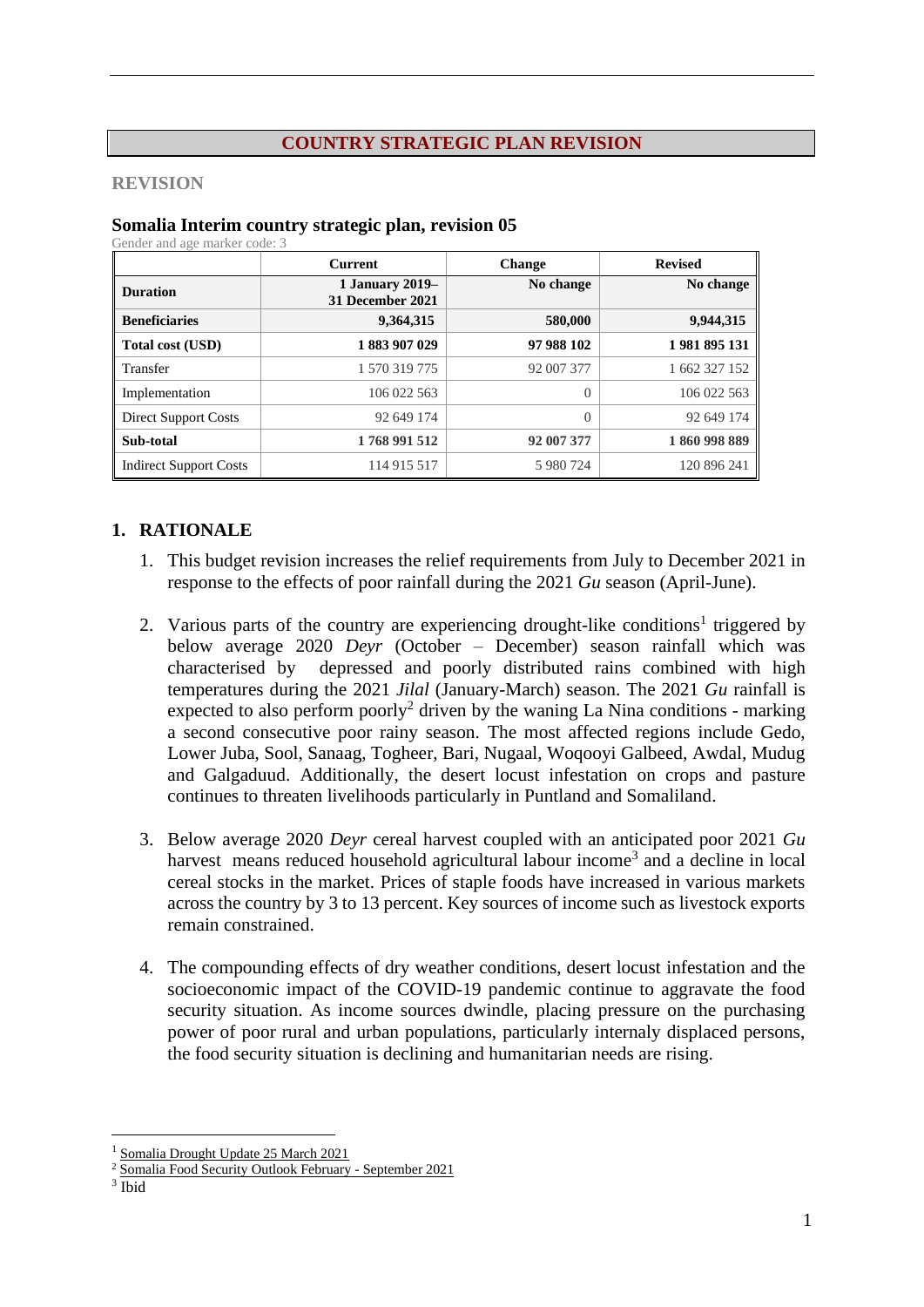- 5. The Food Security and Nutrition Analysis Unit (FSNAU) revised projections estimate that 2.83 million people across Somalia are expected to be in Integrated Phase Classification (IPC) 3 (crisis) and 4 (emergency) will require emergency food assistance from July to September 2021<sup>4</sup>.
- 6. In response to the increasing needs, the Government and humanitarian partners are scaling up emergency food assistance to the drought affected people<sup>5</sup>, including cashbased transfers in areas where markets are functional. Local authorities are reactivating drought committees to monitor the situation such as the Somaliland National Drought Committee, which was reactivated in March 2021<sup>6</sup>. The rehabilitation of strategic boreholes by local authorities and humanitarian agencies as well as water trucking to affected populations are ongoing to improve availability of water for domestic and livestock use.
- 7. WFP is also strengthening the capacity of the Ministry of Humanitarian Affairs and Disaster Management and the Ministry of Agriculture and Irrigation to respond to crisis, including through deploying a system for early warning and risk assessment, in collaboration with other UN agencies.

## **2. CHANGES**

### *Strategic orientation*

- 8. This revision does not introduce any changes to the ICSP's strategic orientation.
- 9. Previous budget revisions:
	- o *Revision 1* approved in June 2019 increased relief requirements.
	- o *Revision 2* approved in October 2019 introduced the Government rural safety net programme.
	- o *Revision* 3 approved in March 2020 increased relief and nutrition requirements
	- o *Revision* 4 approved in October 2020 increased relief and livelihood requirements for 2020 and 2021.

## *Strategic outcomes*

- 10. The revision to Strategic Outcome 1 aims to increase planned beneficiary numbers and requirements under activity 1 " Provision of unconditional food and/or cash based food assistance, specialised nutritious foods and gender-transformative nutrition messaging and counselling to crisis affected people through well-coordinated food security and logistics during humanitarian responses" to provide relief assistance to the most vulnerable people between July-December 2021.
- 11. Pertaining the following themes; targeting approach and beneficiary analysis, transfer modalities, partnerships, country office capacity, supply chain challenges, service provision, M&E, accountability to affected populations, protection risks, restrictions of gender and disabilities, proposed transition/handover strategy, risk management and social and environmental safeguards, there is no change to the information in the ICSP and previous budget revisions.

<sup>4</sup> [FSNAU Quarterly Brief -](https://fews.net/east-africa/somalia) May 2021

<sup>5</sup> [Somalia Drought Declaration](https://reliefweb.int/report/somalia/somalia-humanitarian-leadership-declares-drought) 

<sup>6</sup> [Somalia Drought Conditions Situation Update 14 April 2021](https://reliefweb.int/report/somalia/somalia-drought-conditions-situation-update-14-april-2021)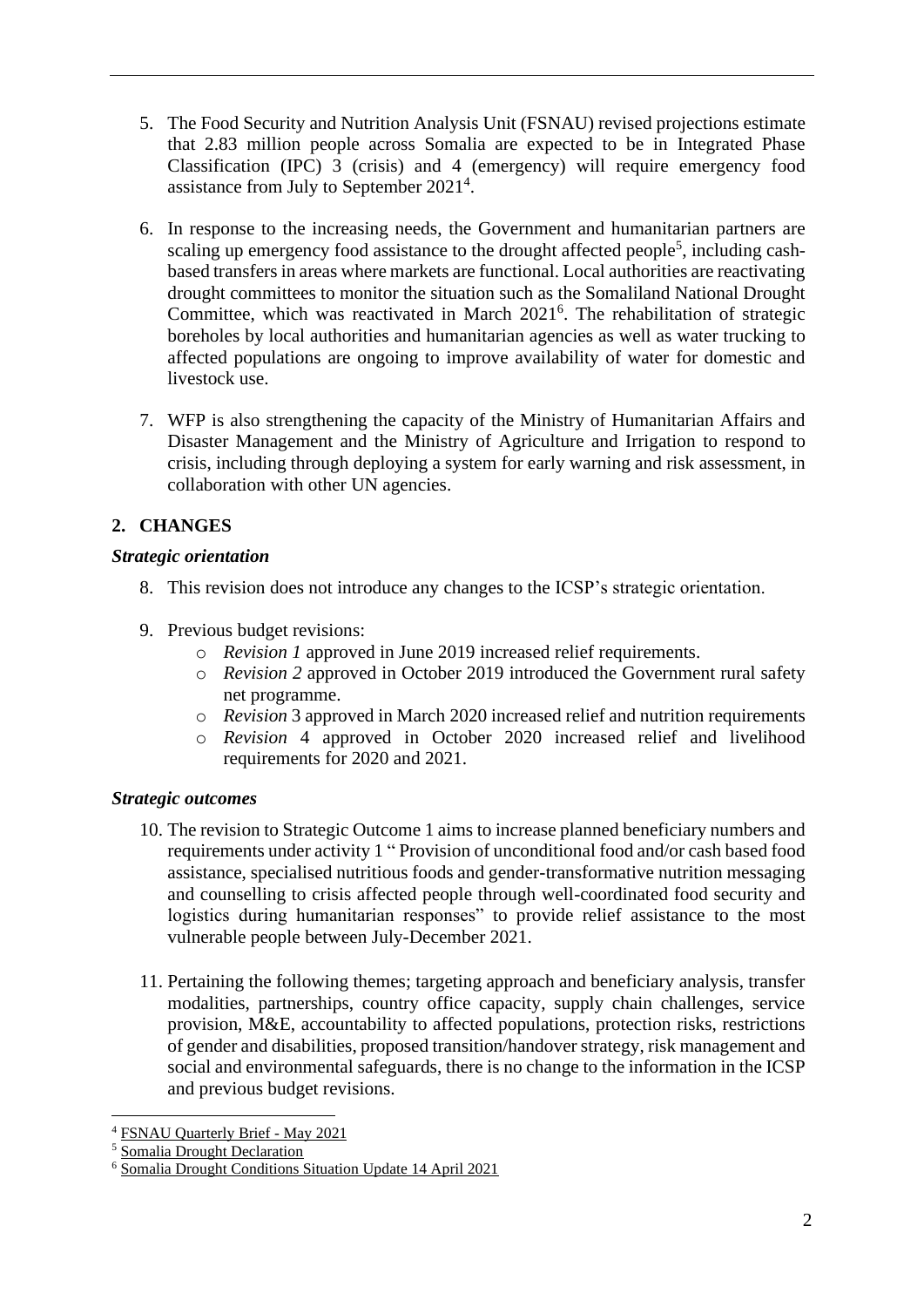## *Country Office Capacity*

12. The Country Office, considering the scale and frequency of disasters, has been responding to suddent emergencies. The response capacity is already streamlined in the human resources structure.

### *Beneficiary analysis*

13. Through general distributions of in-kind and unconditional cash-based transfers, WFP plans to provide monthly relief food assistance to 2 million food insecure people from July to December 2021. This is an increase from the 840,000 people currently targeted for relief assistance per month.

| TABLE 1: DIRECT BENEFICIARIES BY STRATEGIC OUTCOME, ACTIVITY & MODALITY - 2019-2021 |                           |                   |                            |                       |                             |                                   |           |  |  |
|-------------------------------------------------------------------------------------|---------------------------|-------------------|----------------------------|-----------------------|-----------------------------|-----------------------------------|-----------|--|--|
| Strategic<br>Outcome                                                                | Activity                  | Period            | Women<br>$(18 +$<br>years) | Men<br>$(18 + years)$ | Girls<br>$(0-18)$<br>years) | <b>Boys</b><br>$(0-18)$<br>years) | Total     |  |  |
| $\mathbf{1}$                                                                        |                           | Current           | 411,027                    | 405,824               | 447,447                     | 469,993                           | 1,734,290 |  |  |
|                                                                                     | Relief<br>IK              | Increase/decrease | 41,238                     | 40,716                | 44,892                      | 47,154                            | 174,000   |  |  |
|                                                                                     |                           | Revised           | 452,265                    | 446,540               | 492,339                     | 517,147                           | 1,908,290 |  |  |
|                                                                                     |                           | Current           | 959,062                    | 946,922               | 1,044,042                   | 1,096,649                         | 4,046,676 |  |  |
|                                                                                     | Relief<br><b>CBT</b>      | Increase/decrease | 96,222                     | 95,004                | 104,748                     | 110,026                           | 406,000   |  |  |
|                                                                                     |                           | Revised           | 1,055,284                  | 1,041,926             | 1,148,790                   | 1,206,675                         | 4,452,676 |  |  |
|                                                                                     |                           | Current           | 817.960                    | 9.520                 | 677,061                     | 650,510                           | 2,155,051 |  |  |
|                                                                                     | Nutrition<br>IK           | Increase/decrease | $\overline{\phantom{a}}$   | $\sim$                | $\sim$                      | $\sim$                            |           |  |  |
|                                                                                     |                           | Revised           | 817,960                    | 9,520                 | 677,061                     | 650,510                           | 2,155,051 |  |  |
|                                                                                     |                           | Current           | 563,540                    |                       |                             |                                   | 563,540   |  |  |
|                                                                                     | Nutrition<br><b>CBT</b>   | Increase/decrease |                            |                       |                             |                                   |           |  |  |
|                                                                                     |                           | Revised           | 563,540                    | $\sim$                | $\sim$                      | $\sim$                            | 563,540   |  |  |
|                                                                                     |                           | Current           | 56,556                     | 55,840                | 61,568                      | 64,670                            | 238,634   |  |  |
|                                                                                     | Livelihood<br>IK          | Increase/decrease |                            | $\sim$                | $\sim$                      | $\sim$                            |           |  |  |
|                                                                                     |                           | revised           | 56,556                     | 55,840                | 61,568                      | 64,670                            | 238,634   |  |  |
|                                                                                     |                           | Current           | 131,965                    | 130,294               | 143,658                     | 150,897                           | 556,814   |  |  |
| 2                                                                                   | Livelihood<br><b>CBT</b>  | Increase/decrease |                            |                       |                             |                                   |           |  |  |
|                                                                                     |                           | Revised           | 131,965                    | 130,294               | 143,658                     | 150,897                           | 556,814   |  |  |
|                                                                                     | Urban<br>Safety           | Current           | 29,625                     | 29,250                | 32,250                      | 33,875                            | 125,000   |  |  |
|                                                                                     | <b>Nets</b><br><b>CBT</b> | Increase/decrease |                            |                       |                             |                                   |           |  |  |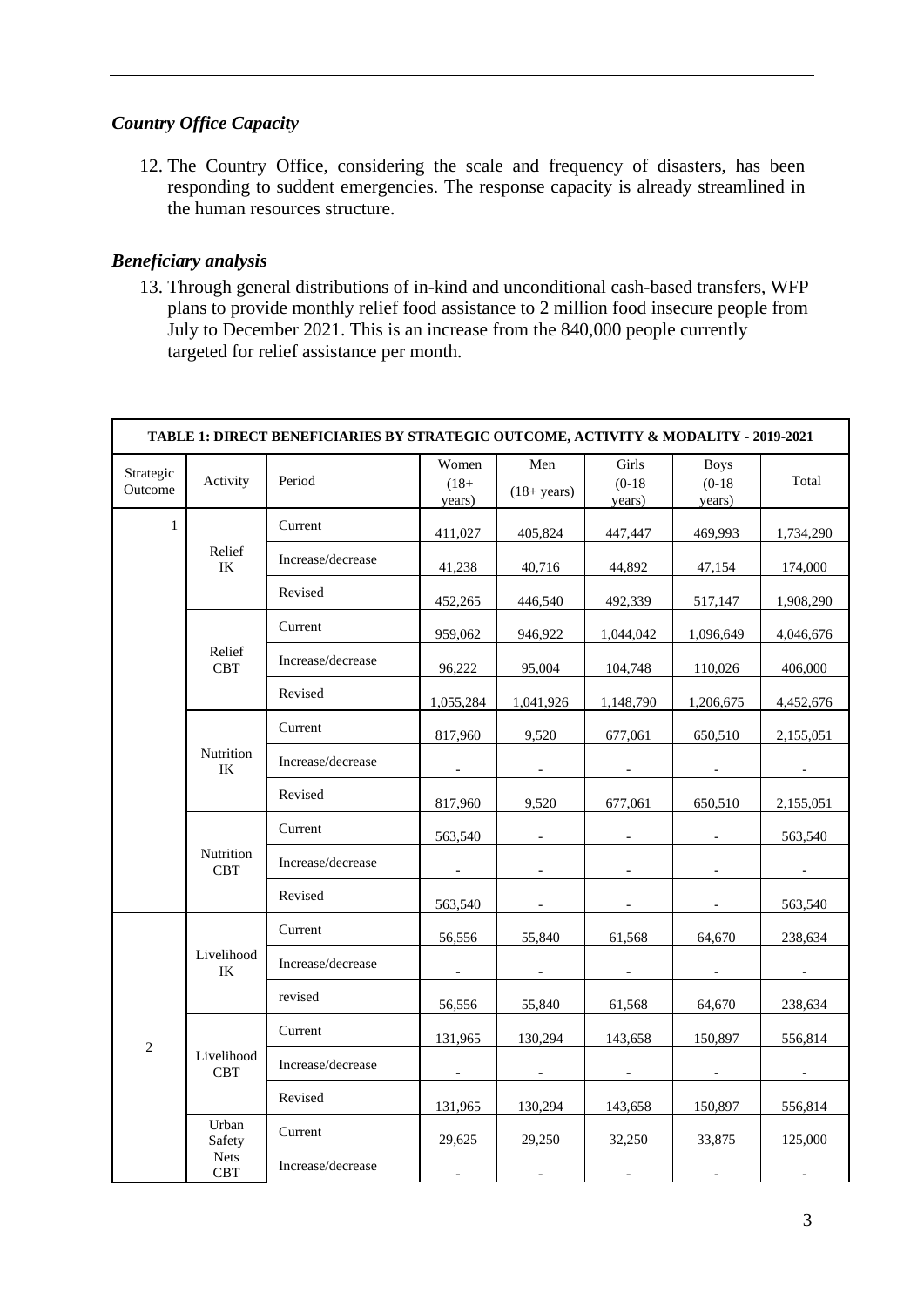|                    |                                   | Revised           | 29,625                   | 29,250                   | 32,250                   | 33,875                   | 125,000                  |
|--------------------|-----------------------------------|-------------------|--------------------------|--------------------------|--------------------------|--------------------------|--------------------------|
|                    |                                   | Current           | $\blacksquare$           |                          | 66,144                   | 71,656                   | 137,800                  |
| School<br>Meals IK |                                   | Increase/decrease |                          |                          |                          |                          |                          |
|                    |                                   | Revised           | $\overline{\phantom{a}}$ | $\overline{\phantom{a}}$ | 66,144                   | 71,656                   | 137,800                  |
|                    |                                   | Current           |                          |                          | 35,616                   | 38,584                   | 74,200                   |
|                    | School<br>Meals<br><b>CBT</b>     | Increase/decrease |                          |                          |                          |                          |                          |
|                    |                                   | Revised           | $\overline{\phantom{a}}$ | $\overline{\phantom{a}}$ | 35,616                   | 38,584                   | 74,200                   |
|                    | School                            | Current           | 13,199                   |                          |                          |                          | 13,199                   |
|                    | Meals<br>Support                  | Increase/decrease | $\overline{\phantom{a}}$ |                          |                          |                          | $\overline{\phantom{a}}$ |
|                    | <b>Staff CBT</b>                  | Revised           | 13,199                   |                          |                          |                          | 13,199                   |
|                    | School                            | Current           | 10,799                   |                          |                          |                          | 10,799                   |
|                    | Meals<br>Support<br>Staff Ik      | Increase/decrease | $\sim$                   | $\overline{\phantom{a}}$ | $\overline{\phantom{a}}$ | $\overline{\phantom{a}}$ | $\sim$                   |
|                    |                                   | Revised           | 10,799                   |                          |                          |                          | 10,799                   |
|                    |                                   | Current           | 284,400                  | 280,800                  | 309,600                  | 325,200                  | 1,200,000                |
|                    | Rural<br>Safety Net<br><b>CBT</b> | Increase/decrease | $\overline{\phantom{a}}$ | $\overline{\phantom{a}}$ | $\overline{\phantom{a}}$ | $\overline{\phantom{a}}$ | $\overline{\phantom{a}}$ |
|                    |                                   | Revised           | 284,400                  | 280,800                  | 309,600                  | 325,200                  | 1,200,000                |
|                    |                                   | Current           | 285,737                  | 6,347                    | 65,988                   | 63,400                   | 421,472                  |
|                    | Nutrition<br>IK                   | Increase/decrease | $\overline{\phantom{a}}$ | $\overline{\phantom{a}}$ | $\overline{\phantom{a}}$ | $\overline{\phantom{a}}$ | $\overline{\phantom{a}}$ |
| $\mathfrak{Z}$     |                                   | Revised           | 285,737                  | 6,347                    | 65,988                   | 63,400                   | 421,472                  |
|                    |                                   | Current           | 478,320                  | $\overline{\phantom{a}}$ | $\overline{\phantom{a}}$ | $\overline{\phantom{a}}$ | 478,320                  |
|                    | Nutrition<br>CBT                  | Increase/decrease | $\overline{\phantom{a}}$ | $\overline{\phantom{a}}$ | $\overline{\phantom{a}}$ | $\overline{\phantom{a}}$ | $\overline{\phantom{a}}$ |
|                    |                                   | Revised           | 478,320                  |                          |                          |                          | 478,320                  |
|                    |                                   | Current           | 2,268,183                | 1,870,414                | 2,566,906                | 2,658,813                | 9,364,315                |
|                    | <b>TOTAL</b> (without<br>overlap) | Increase/decrease | 137,460                  | 135,720                  | 149,640                  | 157,180                  | 580,000                  |
|                    |                                   | Revised           | 2,405,643                | 2,006,134                | 2,716,546                | 2,815,993                | 9,944,315                |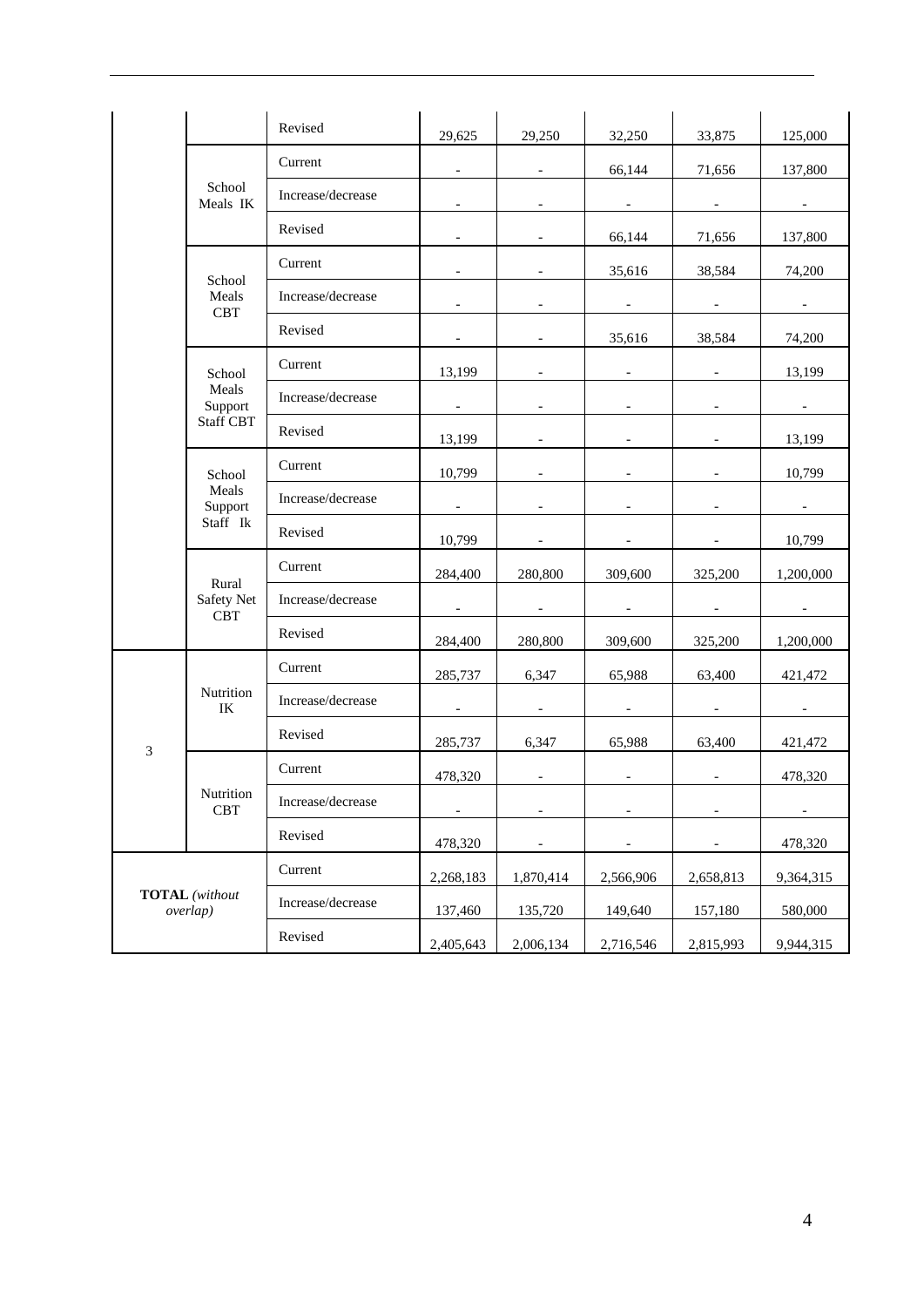# *Transfers*

|                                           | TABLE 2: FOOD RATION (g/person/day) or CASH-BASED TRANSFER VALUE (US\$/person/day) BY STRATEGIC OUTCOME AND ACTIVITY |                       |                                                              |                              |                                                                          |                                  |                                                            |                                  |                                                                       |                       |                                          |                              |                                             |                                                   |                            |                       |                                |                                |
|-------------------------------------------|----------------------------------------------------------------------------------------------------------------------|-----------------------|--------------------------------------------------------------|------------------------------|--------------------------------------------------------------------------|----------------------------------|------------------------------------------------------------|----------------------------------|-----------------------------------------------------------------------|-----------------------|------------------------------------------|------------------------------|---------------------------------------------|---------------------------------------------------|----------------------------|-----------------------|--------------------------------|--------------------------------|
| <b>Strategic</b><br>Outcome               | <b>Strategic Outcome 1 &amp; 2</b>                                                                                   |                       |                                                              |                              |                                                                          |                                  |                                                            |                                  |                                                                       |                       | <b>Strategic Outcome 2</b>               |                              |                                             |                                                   |                            |                       |                                |                                |
| <b>Activity</b>                           |                                                                                                                      | Activity 1 & 2        |                                                              |                              |                                                                          |                                  |                                                            |                                  |                                                                       |                       |                                          |                              |                                             | Activity 2                                        |                            |                       |                                |                                |
| <b>Beneficiar</b><br>y type               | <b>Crisis</b><br><b>Affected</b><br><b>Households</b>                                                                |                       | <b>Children</b><br>$6 - 59$<br>months<br>(Treatme<br>nt MAM) | PLW/G<br>(Treatme<br>nt MAM) | <b>Children</b><br>$6 - 23$<br>months<br>(Preventi<br>on<br><b>MAM</b> ) | PLW/G<br>(Preventi<br>on<br>MAM) | <b>Childr</b><br>en 6-23<br>months<br>(MCH<br>$\mathbf{N}$ | PLW/<br>$\mathbf G$<br>(MCH<br>N | PLW/G<br>(MCHN<br><b>Delivery</b><br>Incentive)<br>& SC<br>caretakers |                       | PLW/G<br>(MCHN<br>$e-$<br>Vegetabl<br>e) | <b>ART/T</b><br><b>B-DOT</b> | Food<br>insecure<br>urban<br>househol<br>ds | Food<br>insecure<br>rural<br>househol<br>$\bf ds$ | Food<br>insecure<br>people |                       | School<br>aged<br>childr<br>en | School<br>aged<br>childr<br>en |
| <b>Modality</b>                           | Foo<br>$\mathbf d$                                                                                                   | Cas<br>h              | Food                                                         | Food                         | Food                                                                     | Food                             | Food                                                       | Food                             | Foo<br>d                                                              | Cas<br>$\mathbf h$    | Cash                                     | Food                         | Cash                                        | Cash                                              | Foo<br>$\mathbf d$         | Cas<br>$\mathbf h$    | Food                           | Cash                           |
| Cereals                                   | 400                                                                                                                  |                       |                                                              |                              |                                                                          |                                  |                                                            |                                  | 139                                                                   |                       |                                          |                              |                                             |                                                   | 500                        |                       | 230                            |                                |
| Pulses                                    | 40                                                                                                                   |                       |                                                              |                              |                                                                          |                                  |                                                            |                                  | 56                                                                    |                       |                                          |                              |                                             |                                                   | 50                         |                       | $\overline{30}$                |                                |
| Oil                                       | 22                                                                                                                   |                       |                                                              |                              |                                                                          |                                  |                                                            |                                  | 29                                                                    |                       |                                          |                              |                                             |                                                   | 30                         |                       | 25                             |                                |
| Super<br>Cereal Plus                      |                                                                                                                      |                       |                                                              | 200                          |                                                                          | 200                              |                                                            | 200                              |                                                                       |                       |                                          | 200                          |                                             |                                                   |                            |                       |                                |                                |
| LNS-LQ                                    |                                                                                                                      |                       | 100                                                          |                              |                                                                          |                                  |                                                            |                                  |                                                                       |                       |                                          |                              |                                             |                                                   |                            |                       |                                |                                |
| LNS-MQ                                    |                                                                                                                      |                       |                                                              |                              | 50                                                                       |                                  | 50                                                         |                                  |                                                                       |                       |                                          |                              |                                             |                                                   |                            |                       |                                |                                |
| Micronutri<br>ent<br>Powders<br>(MNPs)    |                                                                                                                      |                       |                                                              |                              |                                                                          |                                  |                                                            |                                  |                                                                       |                       |                                          |                              |                                             |                                                   |                            |                       | 1 RNI                          |                                |
| total<br>kcal/day                         | 1,68<br>6                                                                                                            |                       | 540                                                          | 787                          | 272                                                                      | 787                              | 272                                                        | 787                              | 918                                                                   |                       |                                          | 787                          |                                             |                                                   | 2,13<br>$\overline{0}$     |                       | 1,153                          |                                |
| % kcal<br>from<br>protein                 | 13%                                                                                                                  |                       | 11%                                                          | 17%                          | 10%                                                                      | 17%                              | 10%                                                        | 17%                              | 12<br>$\%$                                                            |                       |                                          | 17%                          |                                             |                                                   | 13%                        |                       | 9%                             |                                |
| cash<br>(USD/pers<br>on /day)             |                                                                                                                      | 0.4<br>$\overline{4}$ |                                                              |                              |                                                                          |                                  |                                                            |                                  |                                                                       | 0.4<br>$\overline{4}$ | 0.6                                      |                              | 0.19                                        | 0.11                                              |                            | 0.4<br>$\overline{4}$ |                                | 0.23                           |
| Number of<br>feeding<br>days per<br>month | $\overline{30}$                                                                                                      | 30                    | 30                                                           | 30                           | 30                                                                       | 30                               | 30                                                         | 30                               | 30                                                                    | 30                    | 30                                       | 30                           | $\overline{30}$                             | 30                                                | 30                         | 30                    | 26                             | 26                             |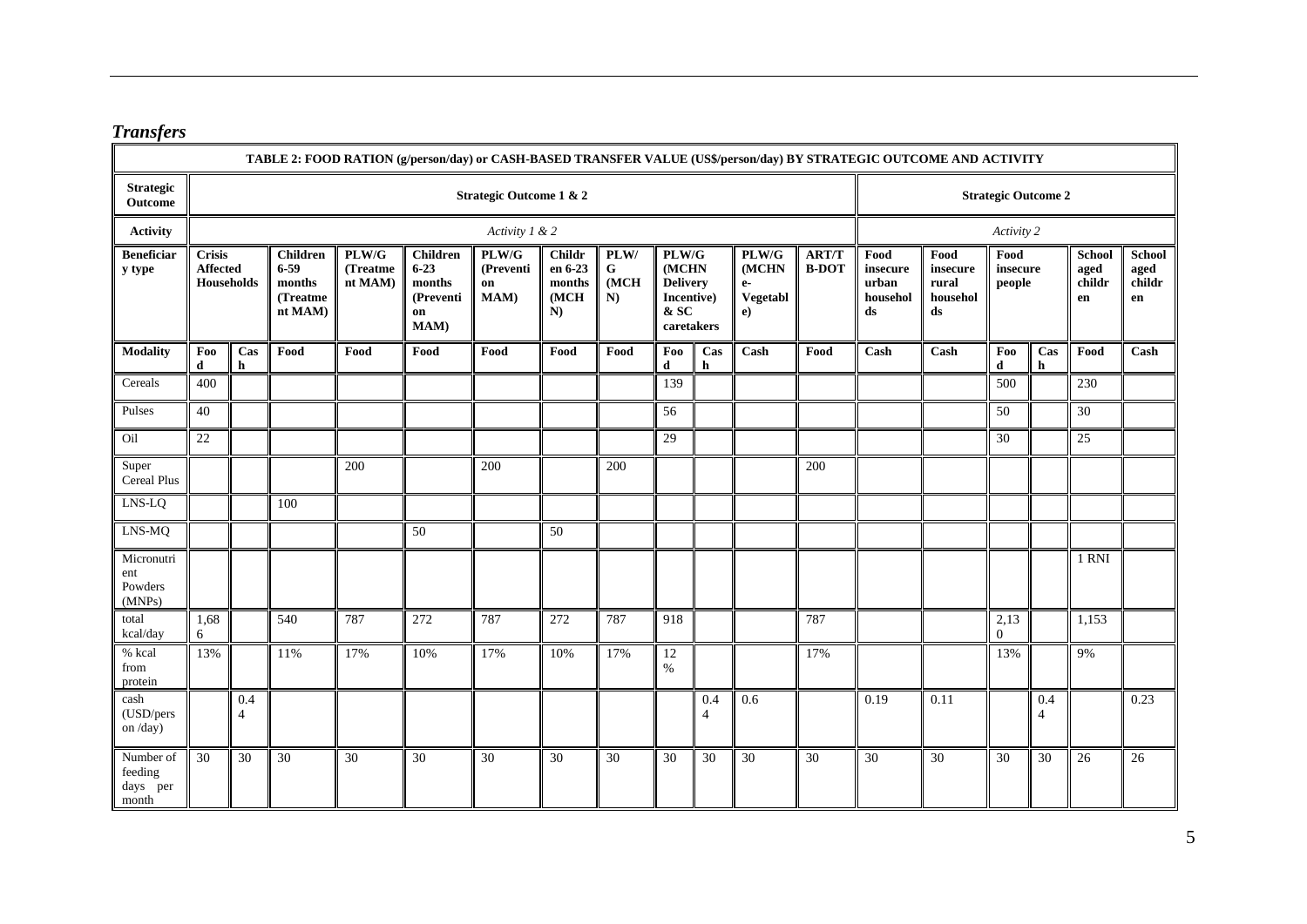| <b>TABLE 3: TOTAL FOOD/CASH-BASED TRANSFER REOUIREMENTS AND VALUE</b> |                       |                    |                 |                    |                       |               |  |  |  |  |
|-----------------------------------------------------------------------|-----------------------|--------------------|-----------------|--------------------|-----------------------|---------------|--|--|--|--|
| Food type / cash-based transfer                                       | <b>Current Budget</b> |                    | <b>Increase</b> |                    | <b>Revised Budget</b> |               |  |  |  |  |
|                                                                       | Total (mt)            | <b>Total (USD)</b> | Total (mt)      | <b>Total (USD)</b> | Total (mt)            | Total (USD)   |  |  |  |  |
| Cereals                                                               | 283 424               | 72 566 439         | 6 1 2 0         | 4 190 253          | 289 544               | 76 756 691    |  |  |  |  |
| Pulses                                                                | 30 757                | 20 832 743         | 612             | 443 797            | 31 369                | 21 276 540    |  |  |  |  |
| Oil and Fats                                                          | 19 900                | 21 030 183         | 223             | 235 886            | 20 123                | 21 266 070    |  |  |  |  |
| Mixed and blended foods                                               | 113 907               | 183 015 462        | $\Omega$        | $\Omega$           | 113 907               | 183 015 462   |  |  |  |  |
| Other                                                                 | 38                    | 705 466            | $\Omega$        | $\Omega$           | 38                    | 705 466       |  |  |  |  |
| <b>TOTAL</b> (food)                                                   | 448 026               | 298 150 293        | 6955            | 4869936            | 454 981               | 303 020 229   |  |  |  |  |
| Cash-Based Transfers (USD)                                            |                       | 717 709 783        |                 | 80 150 558         |                       | 797 860 342   |  |  |  |  |
| TOTAL (food and CBT value -<br>USD)                                   | 448 026               | 1 015 860 076      | 6955            | 85 020 495         | 454 981               | 1 100 880 571 |  |  |  |  |

## **3. COST BREAKDOWN**

| TABLE 4: COST BREAKDOWN OF THE REVISION ONLY (USD) |                                                           |                                                           |                                                           |                                                                  |                                                                      |                                                    |  |              |  |              |
|----------------------------------------------------|-----------------------------------------------------------|-----------------------------------------------------------|-----------------------------------------------------------|------------------------------------------------------------------|----------------------------------------------------------------------|----------------------------------------------------|--|--------------|--|--------------|
|                                                    | <b>Strategic</b><br>Result 1/<br><b>SDG</b> Target<br>2.1 | <b>Strategic</b><br>Result 1/<br><b>SDG</b><br>Target 2.1 | <b>Strategic</b><br>Result 2/<br><b>SDG</b><br>Target 2.2 | <b>Strategic</b><br>Result 4/<br><b>SDG</b><br><b>Target 2.4</b> | <b>Strategic</b><br>Result 5/<br><b>SDG</b><br><b>Target</b><br>17.9 | <b>Strategic Result 8</b><br>/ SDG Target<br>17.16 |  |              |  | <b>TOTAL</b> |
| <b>Strategic</b><br>outcome                        | 01                                                        | 02                                                        | 03                                                        | 04                                                               | 05                                                                   | 06                                                 |  |              |  |              |
| <b>Focus Area</b>                                  | <b>Crisis</b><br><b>Response</b>                          | <b>Resilience</b><br><b>Building</b>                      | <b>Resilience</b><br><b>Building</b>                      | <b>Resilience</b><br><b>Building</b>                             | <b>Resilience</b><br><b>Building</b>                                 | <b>Crisis</b><br><b>Response</b>                   |  |              |  |              |
| Transfer                                           | 92 007 377                                                | $\overline{0}$                                            | $\mathbf{0}$                                              | $\theta$                                                         | $\Omega$                                                             | $\theta$                                           |  | 92 007 377   |  |              |
| Implementation                                     | $\overline{0}$                                            | $\mathbf{0}$                                              | $\mathbf{0}$                                              | $\mathbf{0}$                                                     | $\overline{0}$                                                       | $\overline{0}$                                     |  | $\bf{0}$     |  |              |
| Direct support<br>costs                            |                                                           |                                                           |                                                           |                                                                  |                                                                      |                                                    |  | $\mathbf{0}$ |  |              |
| <b>Subtotal</b>                                    |                                                           |                                                           |                                                           |                                                                  |                                                                      |                                                    |  | 92 007 377   |  |              |
| Indirect support<br>costs                          |                                                           |                                                           |                                                           |                                                                  |                                                                      |                                                    |  | 5 980 724    |  |              |
| <b>TOTAL</b>                                       |                                                           |                                                           |                                                           |                                                                  |                                                                      |                                                    |  | 97 988 102   |  |              |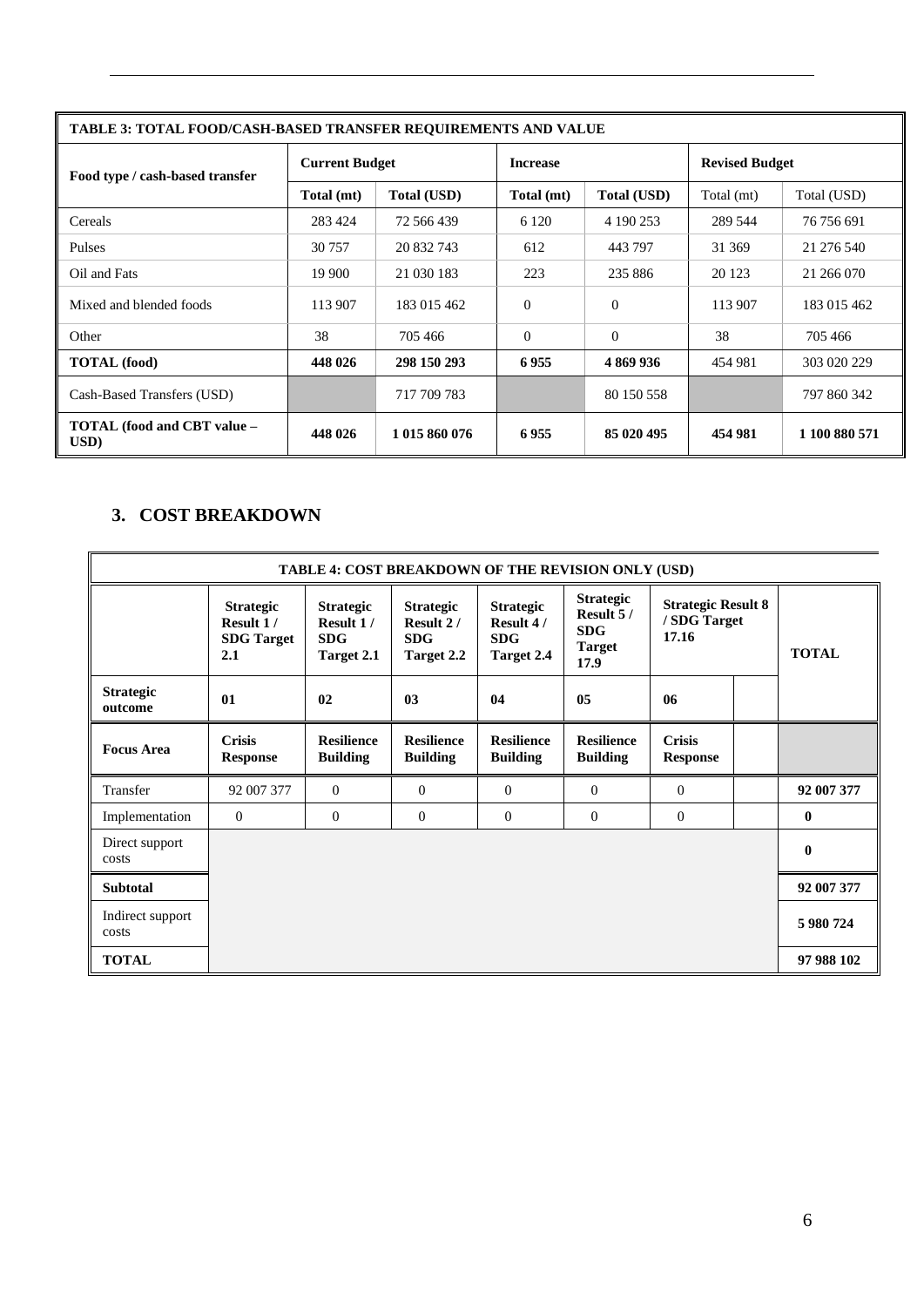| <b>TABLE 5: OVERALL CSP COST BREAKDOWN, FOLLOWING THE REVISION (USD)</b> |                                                       |                                                           |                                                           |                                                           |                                                              |                                                             |               |  |  |  |
|--------------------------------------------------------------------------|-------------------------------------------------------|-----------------------------------------------------------|-----------------------------------------------------------|-----------------------------------------------------------|--------------------------------------------------------------|-------------------------------------------------------------|---------------|--|--|--|
|                                                                          | <b>Strategic</b><br><b>Result 1/SDG</b><br>Target 2.1 | <b>Strategic</b><br>Result 1/<br><b>SDG</b> Target<br>2.1 | <b>Strategic</b><br>Result 2/<br><b>SDG</b> Target<br>2.2 | <b>Strategic</b><br>Result 4/<br><b>SDG</b> Target<br>2.4 | <b>Strategic</b><br>Result $5/$<br><b>SDG</b> Target<br>17.9 | <b>Strategic</b><br>Result 8/<br><b>SDG</b> Target<br>17.16 | <b>TOTAL</b>  |  |  |  |
| <b>Strategic</b><br>outcome                                              | 01                                                    | 02                                                        | 03                                                        | 04                                                        | 05                                                           | 06                                                          |               |  |  |  |
| <b>Focus Area</b>                                                        | <b>Crisis Response</b>                                | <b>Resilience</b><br><b>Building</b>                      | <b>Resilience</b><br><b>Building</b>                      | <b>Resilience</b><br><b>Building</b>                      | <b>Resilience</b><br><b>Building</b>                         | <b>Crisis</b><br><b>Response</b>                            |               |  |  |  |
| Transfer                                                                 | 1 028 210 533                                         | 378 229 427                                               | 132 764 215                                               | 29 996 430                                                | 17 489 701                                                   | 75 636 847                                                  | 1 662 327 152 |  |  |  |
| Implementation                                                           | 58 463 474                                            | 24 673 157                                                | 17 721 000                                                | 930 350                                                   | 493 640                                                      | 3 740 942                                                   | 106 022 563   |  |  |  |
| Direct support<br>costs                                                  | 56 963 128                                            | 20 824 414                                                | 8 0 8 3 2 0 3                                             | 1 651 223                                                 | 961 651                                                      | 4 1 6 5 5 5 6                                               | 92 649 174    |  |  |  |
| <b>Subtotal</b>                                                          | 1 143 637 134                                         | 423 726 997                                               | 158 568 418                                               | 32 578 003                                                | 18 944 991                                                   | 83 543 346                                                  | 1860998889    |  |  |  |
| Indirect support<br>costs                                                | 74 336 414                                            | 27 542 255                                                | 10 306 947                                                | 2 1 1 7 5 7 0                                             | 1 2 3 1 4 2 4                                                | 5 361 631                                                   | 120 896 241   |  |  |  |
| <b>TOTAL</b>                                                             | 1 217 973 548                                         | 451 269 251                                               | 168 875 365                                               | 34 695 574                                                | 20 176 416                                                   | 88 904 977                                                  | 1981895131    |  |  |  |